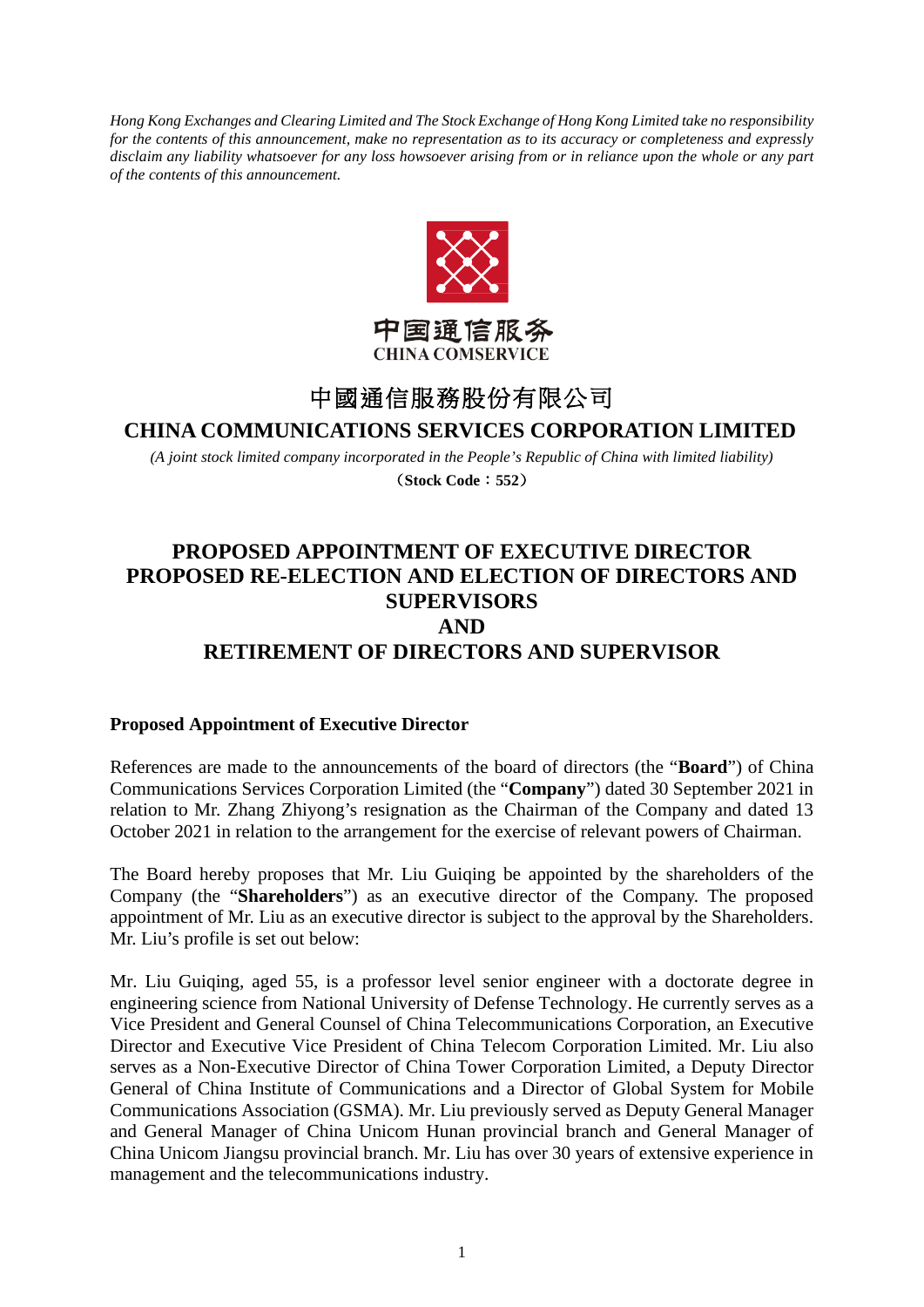#### **Proposed Re-election and Election of Directors**

The Board further announces that the term of office of the current fifth session of the members of the Board has expired and the Company has completed the nomination process of the directors of the sixth session of the Board (the "**Proposed Director(s)**"). The Board has proposed the following re-election and election arrangement for the sixth session of the Board:

The Board proposes the re-election of the following current directors:

- (i) Mr. Huang Xiaoqing and Ms. Zhang Xu, both being current executive directors, to be re-elected as executive directors of the sixth session of the Board;
- (ii) Mr. Gao Tongqing, Mr. Mai Yanzhou and Mr. Huang Zhen, all being current nonexecutive directors, to be re-elected as non-executive directors of the sixth session of the Board; and
- (iii) Mr. Siu Wai Keung, Francis and Mr. Lv Tingjie, both being current independent nonexecutive directors, to be re-elected as independent non-executive directors of the sixth session of the Board.

Please refer to the "Profiles of Directors, Supervisors and Senior Management" section of the Company's 2021 Annual Report for their profiles.

Meanwhile, the Board proposes the election of Mr. Liu Guiqing as an executive director of the sixth session of the Board, and the election of Mr. Wang Qi and Mr. Wang Chunge as independent non-executive directors of the sixth session of the Board.

The profile of Mr. Liu Guiqing is set out in the above contents of the "Proposed Appointment of Executive Director". The profiles of Mr. Wang Qi and Mr. Wang Chunge are set out below, respectively:

Mr. Wang Qi, aged 64, holds a master's degree in management engineering from Tsinghua University. From 2010 to 2018, Mr. Wang was a Director (until August 2014) and Deputy General Manager of Chinese Academy of Sciences Holdings Co, Ltd. From 2011 to 2020, Mr. Wang was also the Chairman and General Manager of Cash Capital (Beijing) Investment Management Co., Ltd, the Chairman of Beijing RSLaser Opto-Electronics Technology Co. Ltd., the Chairman of Hygon Information Technology Co., Ltd., a Director of China Science Publishing & Media Ltd. and a Supervisor of Legend Holdings Limited. Prior to that, Mr. Wang served as Vice President of Changchun Institute of Optics, Fine Mechanics and Physics, Chinese Academy of Sciences, and a Director and General Manager of Changchun UP Optotech Co., Ltd.; the General Manager and Director of Guangzhou Chemical Co., Ltd, Chinese Academy of Sciences. Mr. Wang has extensive experience in corporate management and capital operation.

Mr. Wang Chunge, aged 65, holds a doctorate degree in law from Peking University and is a senior economist and enjoys special government allowance of the State Council. Mr. Wang is currently an External Director of Beijing Energy Holdings Co., Ltd., a member of the Expert Committee of the National Corporate Compliance Committee of China Council for the Promotion of International Trade, and is also an arbitrator for several arbitration committees, including the China International Economic and Trade Arbitration Commission. Mr. Wang was the General Counsel, Deputy General Counsel, and General Manager of the Legal Affairs Department of China Merchants Group Limited, and he has been engaged in enterprise legal consulting for many years. Mr. Wang was selected as the "Top Ten Outstanding Legal Counsel of State-owned Enterprises" by the State-owned Assets Supervision and Administration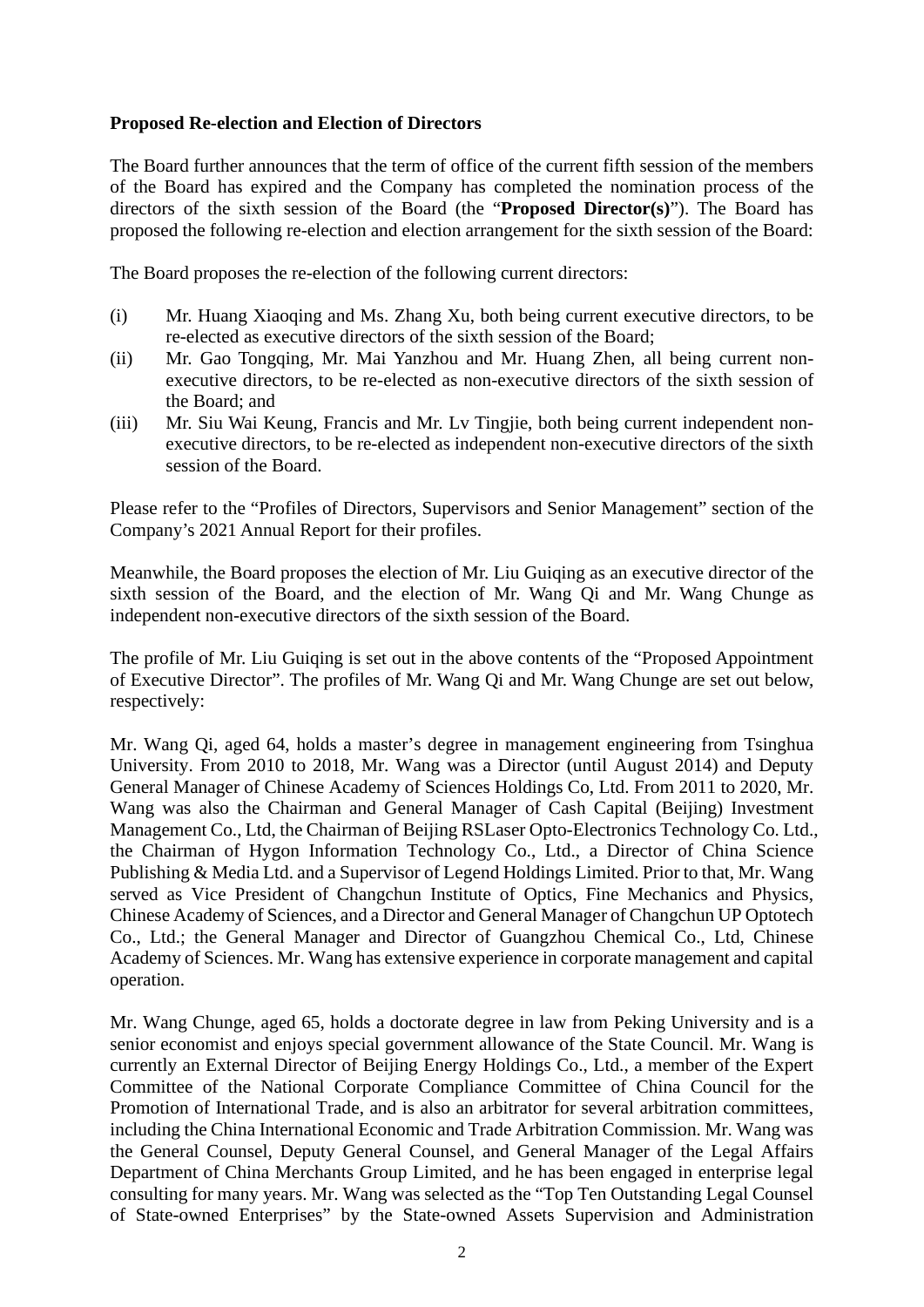Commission of the State Council in 2006, awarded the "Top Ten Legal Counsel of China's Transportation Enterprises" by the Ministry of Transport of the PRC in 2007, and he was also awarded the "Outstanding Contribution Award for Ten Years of Enterprise Management" by the Ministry of Transport of the PRC in 2012. Mr. Wang has a solid theoretical foundation and practical experience in law and arbitration.

#### **Proposed Re-election and Election of Supervisors**

The term of office of the current fifth session of the members of the supervisory committee of the Company (the "**Supervisory Committee**") has expired and the Company has completed the nomination process of the supervisors of the sixth session of the Supervisory Committee (the "**Proposed Supervisor(s)**"). The Supervisory Committee proposes to re-elect Ms. Ye Lichun, being a current supervisor, as a supervisor of the sixth session of the Supervisory Committee. Meanwhile, the Supervisory Committee further proposes the election of Ms. Cai Manli as a supervisor of the sixth session of the Supervisory Committee. The employee representative supervisor of the sixth session of the Supervisory Committee shall be elected by the employees of the Company, and the results of such election will be announced separately.

The profile of Ms. Ye Lichun is set out in the "Profiles of Directors, Supervisors and Senior Management" section of the Company's 2021 Annual Report. The profile of Ms. Cai Manli is set out below:

Ms. Cai Manli, aged 48. Ms. Cai is a Certified Public Accountant of the PRC and a Certified Tax Agent of the PRC. Ms. Cai obtained a bachelor's degree in economics from Renmin University of China in 1998 and obtained a master's degree in management from Central University of Finance and Economics in 2006. Ms. Cai is currently a Senior Advisor at Beijing King & Wood Mallesons, an External Supervisor of Sichuan Xinwang Bank Co., Ltd., as well as an Independent Director of Shanghai Flyco Electrical Appliance Co., Ltd., New Hope Liuhe Co., Ltd., Megvii Technology Limited and Guangzhou Xaircraft Technology Co., Ltd., and an Independent Non-Executive Director of ZTE Corporation. Ms. Cai previously served a Deputy Chief of the M&A Governance Office II and Chief of the M&A Governance Office I and the Leader of the Accounting and Evaluation Team at the Department for the Governance of Listed Companies at China Securities Regulatory Commission. Ms. Cai previously also acted as the General Manager of HEYI Rising Assets Management Co., Ltd., and was an Independent Director of SF Diamond Co., Ltd., Hubei Radio & Television Information Network Co., Ltd. and Beijing Yadi Media Information Group Co., Ltd. Ms. Cai is well versed in capital market operations and regulations and has extensive experience in consultation and equity investments relating to capital markets.

Saved as disclosed in this announcement and the Company's 2021 Annual Report, neither the above Proposed Directors nor Proposed Supervisors has held any directorship position in public companies, the securities of which are listed on any securities market in Hong Kong or overseas, or taken up a post in the Company and its subsidiaries in the past three years; neither the above Proposed Directors nor Proposed Supervisors has any relationship with any other directors, supervisors, senior management, substantial shareholders or controlling shareholders (as defined under the Rules Governing the Listing of Securities on The Stock Exchange of Hong Kong Limited (the "**Listing Rules**")) of the Company; neither the above Proposed Directors nor Proposed Supervisors has any equity interest in the Company within the meaning of Part XV of the Securities and Futures Ordinance (Chapter 571 of the Laws of Hong Kong).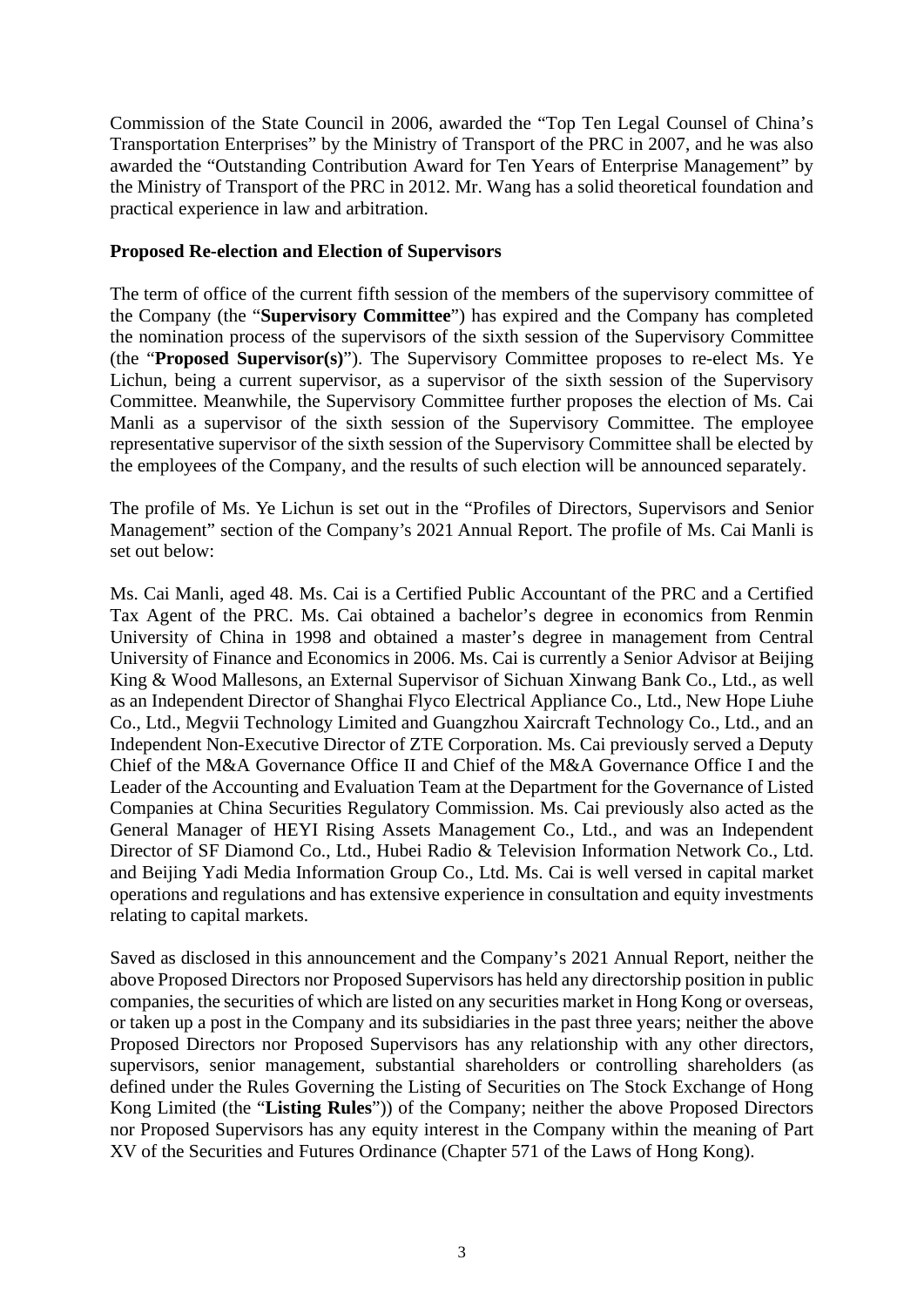Saved as disclosed in this announcement and the Company's 2021 Annual Report, the Company considers that there is no other information relating to the above Proposed Directors or Proposed Supervisors that is required to be disclosed pursuant to Rule 13.51(2) of the Listing Rules nor any matters which need to be brought to the attention of the Shareholders.

The appointments of the above Proposed Directors and Proposed Supervisors will be subject to the approval by the Shareholders at the annual general meeting of the Company to be held on 17 June 2022 (the "**AGM**"). In accordance with the articles of association of the Company, the term of office of each Proposed Director and Proposed Supervisor shall be three years, and their terms will be effective from the date when each of the resolutions in relation to their appointment is passed until the expiration of the term of office of the sixth session of the Board and the Supervisory Committee. Upon obtaining the approval of such resolutions from the Shareholders at the AGM, the Company will enter into the relevant service contracts with each of the directors/supervisors, respectively. The Board and Supervisory Committee, after obtaining the authorization at the AGM, will determine the remuneration of each of the directors/supervisors with reference to factors including their duties and responsibilities with the Company, their experiences and the current market conditions.

#### **Retirement of Directors and Supervisor**

Mr. Wu Taishi and Mr. Liu Linfei, both being independent non-executive directors of the fifth session of the Board, will retire as directors and will not stand for re-election upon the expiry of their terms of office on the date of the AGM. Mr. Wu and Mr. Liu have confirmed that they have no disagreement with the Board and there is no other matter relating to their retirements that needs to be brought to the attention of the Shareholders. The Board would like to express its sincere gratitude to Mr. Wu and Mr. Liu for their contributions to the Company during their term of office as directors.

Besides, Mr. Hai Liancheng, a supervisor of the fifth session of the Supervisory Committee, will retire as a supervisor and will not stand for re-election upon the expiry of his term of office on the date of the AGM. Mr. Hai has confirmed that he has no disagreement with the Board or the Supervisory Committee and there is no other matter relating to his retirement that needs to be brought to the attention of the Shareholders. The Board and the Supervisor Committee would like to express their sincere gratitude to Mr. Hai for his contributions to the Company during his term of office as supervisor.